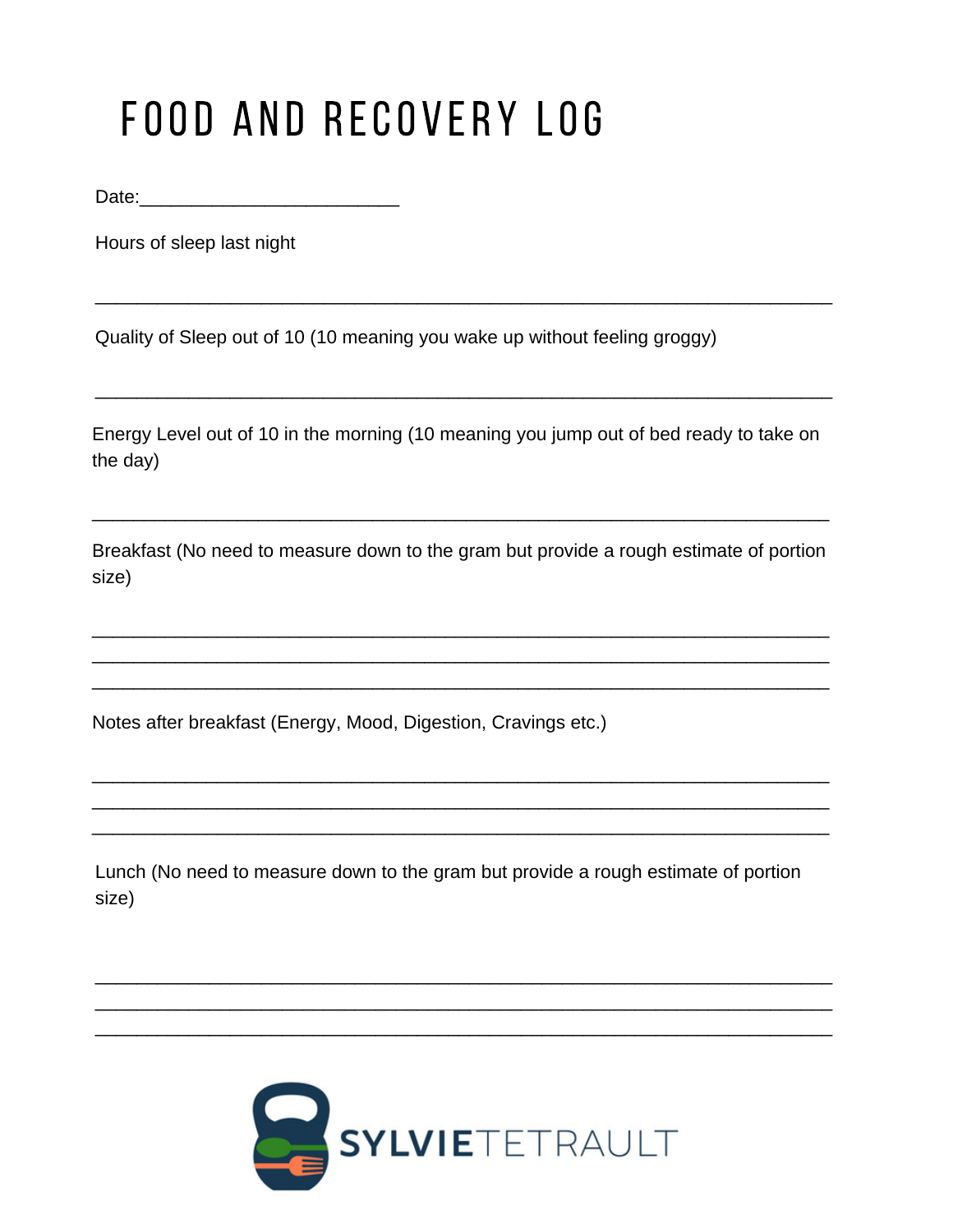| Notes after Lunch (Energy, Mood, Digestion, Cravings etc.) |  |  |  |  |  |
|------------------------------------------------------------|--|--|--|--|--|
|------------------------------------------------------------|--|--|--|--|--|

Dinner (No need to measure down to the gram but provide a rough estimate of portion size)

Notes after Dinner (Energy, Mood, Digestion, Cravings etc.)

Workout time/type of workout

Quality of workout out of 10 (10 meaning you crushed a Personal Best feel amazing)

Recovery Notes around Workout (Pre/Post workout meal)